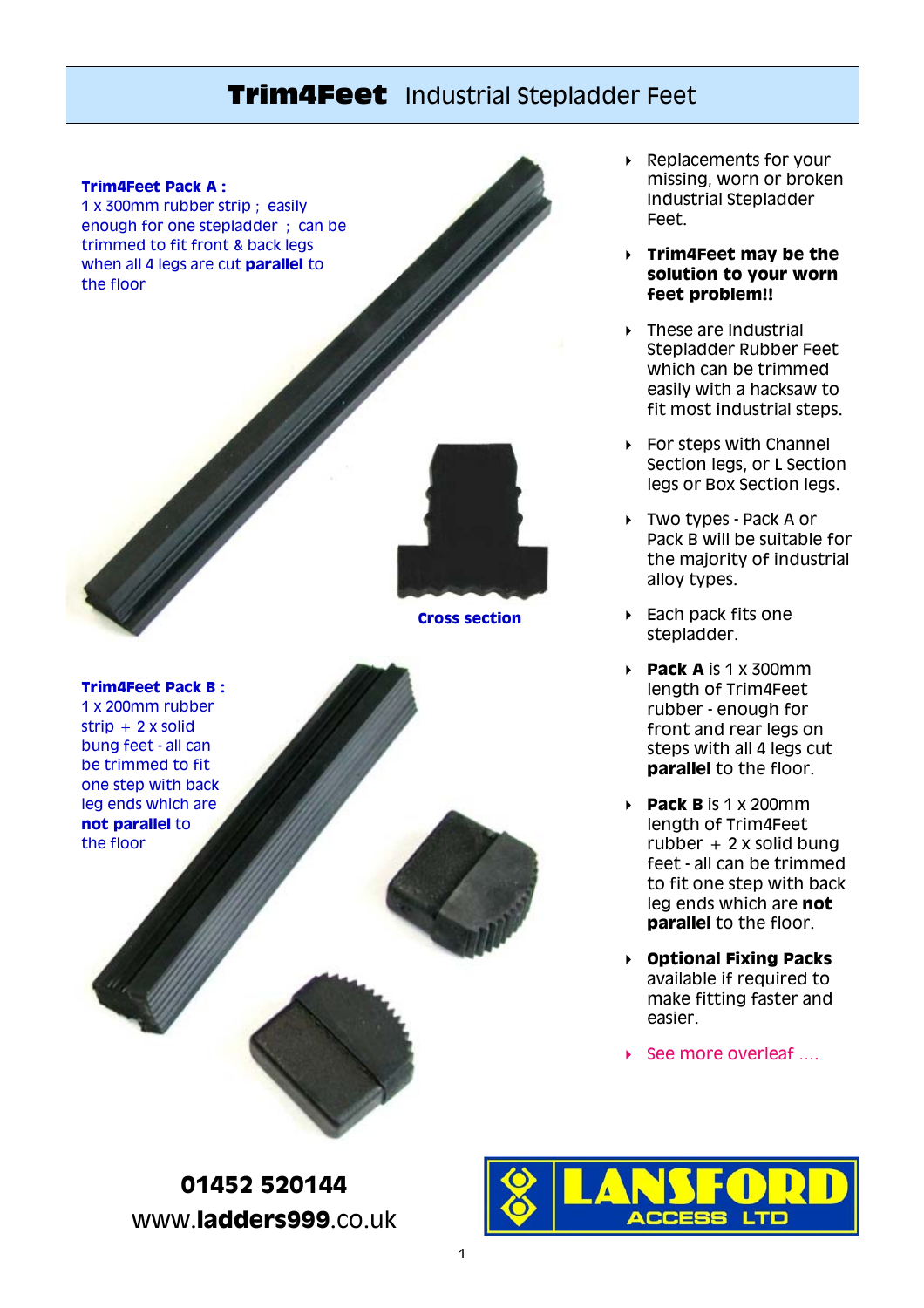# **Trim4Feet** Industrial Stepladder Feet



Solid rubber strip and bungs can be trimmed with a hacksaw or sharp knife to fit your steps. Use the stepladder stiles as a template and cut rubber strip at side stile angle. Alternatively, cut vertically to a shorter length which will leave a small gap at each end of stile.







**Solid Bung dimensions**



**01452 520144**  www.**ladders999**.co.uk

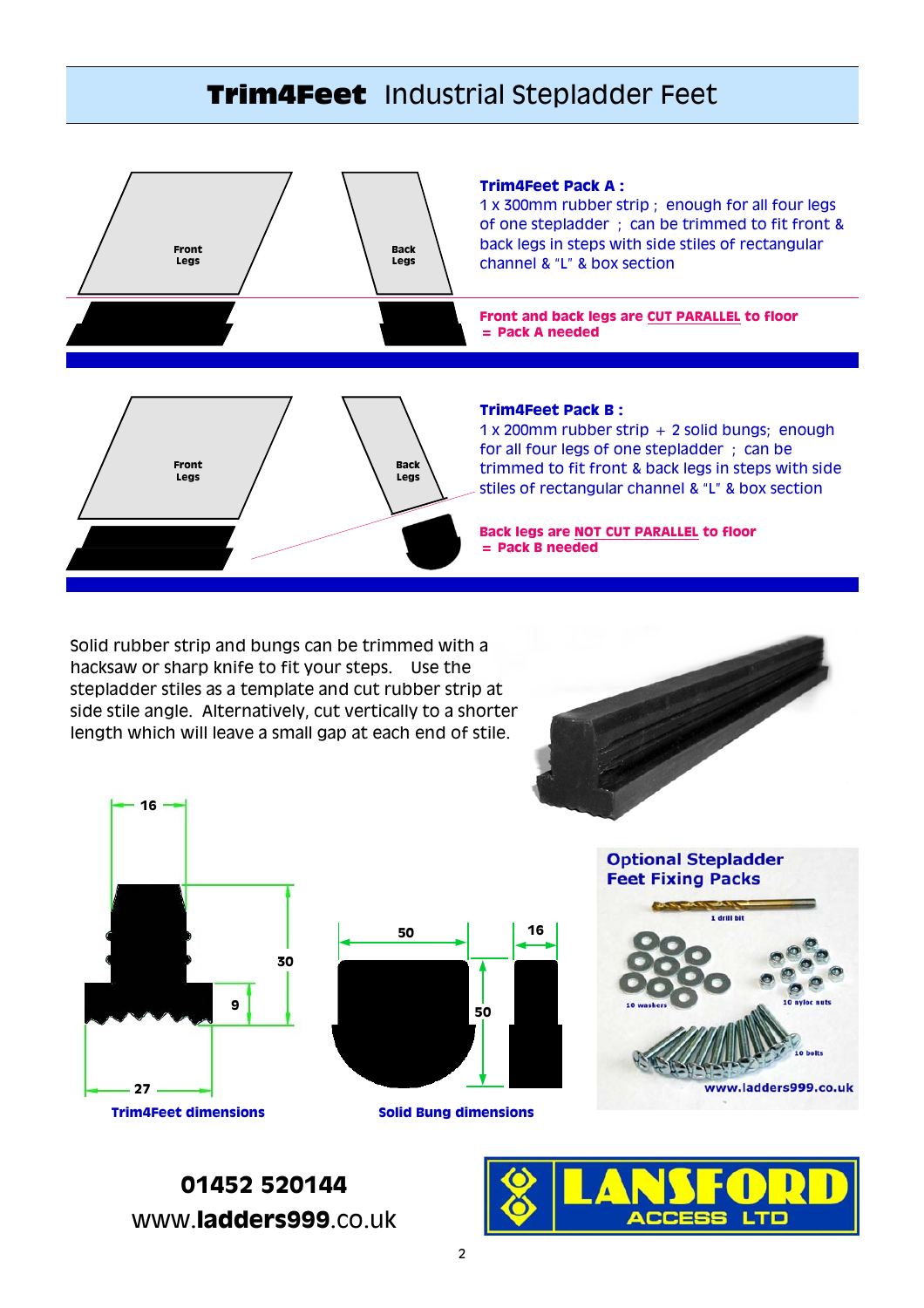## Replacement **Abru Stepladder Feet**

We offer a range of replacement feet for selected models of ABRU stepladders. These will fit the models as described but are NOT guaranteed to fit any other Abru steps or other brands. For feet to suit different steps not listed here please see our **TRIM2FIT** feet for ladders and our **TRIM4FEET** rubbers for stepladders.



1/ **Abru Domestic Platform Step Feet** (code: **ABDSF** full set of 4) We don't sell these steps but do keep replacement feet for them. These are plastic plug feet which push INSIDE the box section legs. Front legs outside dimensions 45 x 21mm. Rear legs outside dimensions 35 x 21mm.

Overall FOOT dimensions L x W : Front - 46mm x 22mm Rear - 36mm x 22mm



2/ **Abru Blue Seal Platform Step Feet** : sizes 2 tread - 7 tread (code: **ABSSF** full set of 4) We sell these steps as code ABSS2 - ABSS7. One set of feet fits all 6 sizes. These are plastic feet which fit OUTSIDE the box section legs. Front legs outside dimensions 43 x 20mm. Rear legs outside dimensions 33 x 20mm.



Overall FOOT dimensions  $L \times W$ : Front - 50mm x 30mm Rear - 40mm x 30mm

**01452 520144**  www.**ladders999**.co.uk